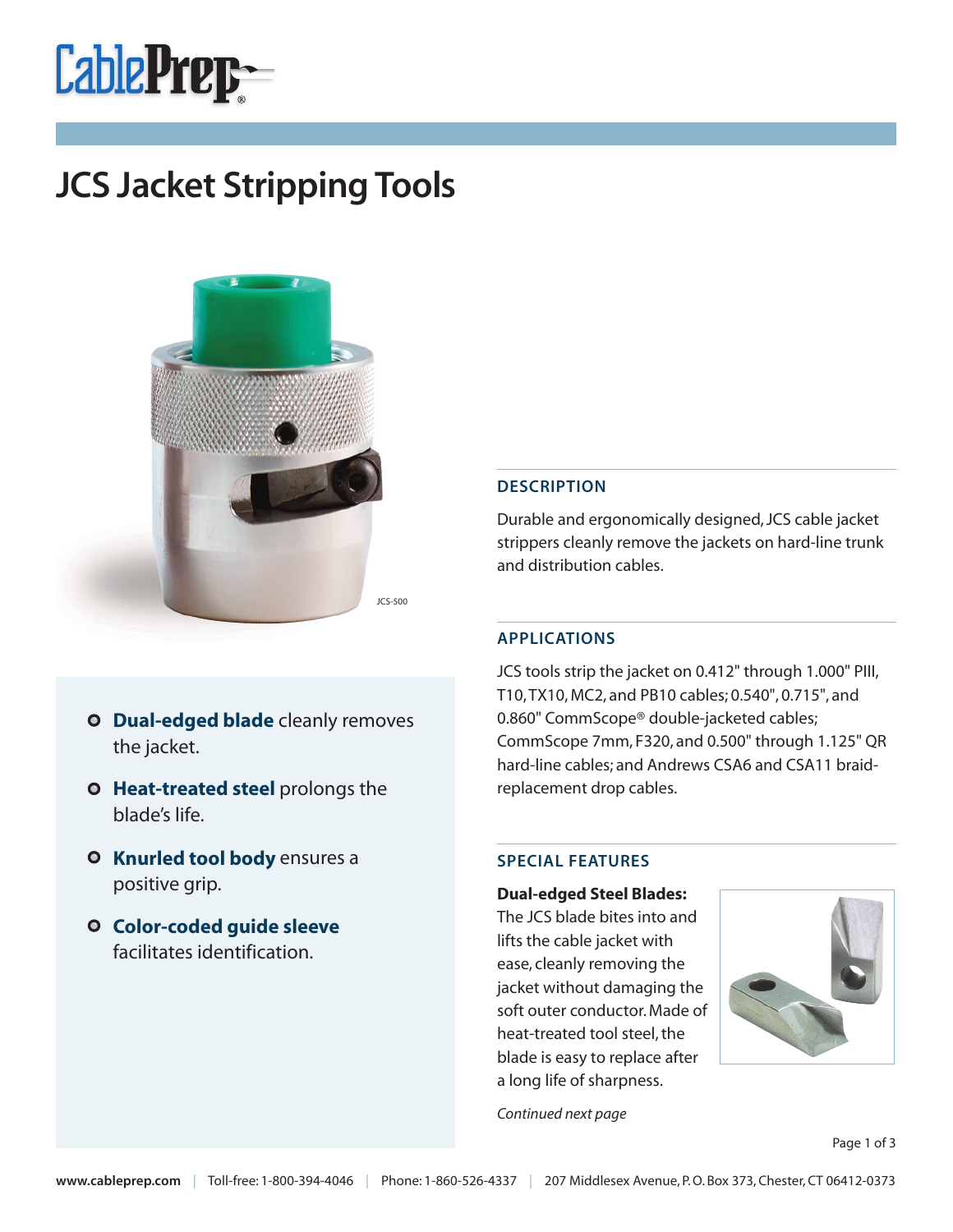

## **JCS Jacket Stripping Tools**

#### **SPECIAL FEATURES** (continued)

#### **Knurled Tool Body:**

The JCS tool body is anodized and sealed to protect it from the elements. On non-QR tools, the body's knurled gripping surface ensures a firm hold during the stripping operation.



#### **Color-coded Guide Sleeves:**

A plastic guide sleeve on non-QR tools keeps all metal surfaces away from the soft aluminum outer conductor. The guide sleeve is colorcoded to match the corresponding Cable Prep brand SCT stripping/coring tool, thereby facilitating selection of the right tool for the application.

#### **Patented Mandrel Pin:**

A patented mandrel pin on QR tools protects the soft outer conductor during the jacket stripping operation.





| Cable Size / Type                                                                                                                      | <b>JCS Tool</b><br><b>Part Number</b> | Guide<br>Sleeve<br>Color | Replacement<br><b>Blade Kit</b><br><b>Part Number</b> |  |  |
|----------------------------------------------------------------------------------------------------------------------------------------|---------------------------------------|--------------------------|-------------------------------------------------------|--|--|
| .412 T10 & PIII                                                                                                                        | JCS-412                               | Light Blue               | JSB-3011                                              |  |  |
| .500 T10 & PIII                                                                                                                        | <b>JCS-500</b>                        | Yellow                   | JSB-3011                                              |  |  |
| .625 T10 & PIII                                                                                                                        | JCS-625                               | Green                    | JSB-3011                                              |  |  |
| .750 T10 & PIII                                                                                                                        | <b>JCS-750</b>                        | Red                      | JSB-3011                                              |  |  |
| .875 T10 & PIII                                                                                                                        | <b>JCS-875</b>                        | Grey                     | JSB-3011                                              |  |  |
| 1.000 T10 & PIII                                                                                                                       | JCS-1000                              | <b>Black</b>             | JSB-3025                                              |  |  |
| .565 TX10 & PIII                                                                                                                       | <b>JCS-565</b>                        | Orange                   | JSB-3011                                              |  |  |
| .700 TX10 & PIII                                                                                                                       | <b>JCS-700</b>                        | Maroon                   | JSB-3011                                              |  |  |
| .840 TX10 & PIII                                                                                                                       | <b>JCS-840</b>                        | Light Grey               | JSB-3011                                              |  |  |
| 1.160 TX10 & PIII                                                                                                                      | JCS-1160                              | White                    | JSB-3025                                              |  |  |
| .440 MC2                                                                                                                               | JCS-440MC                             | Light Blue               | JSB-3011                                              |  |  |
| .500 MC2                                                                                                                               | JCS-500MC                             | Yellow                   | JSB-3011                                              |  |  |
| .650 MC2                                                                                                                               | JCS-650MC                             | Green                    | JSB-3011                                              |  |  |
| .750 MC2                                                                                                                               | JCS-750MC                             | Red                      | JSB-3011                                              |  |  |
| 1.000 MC2                                                                                                                              | <b>JCS-1000MC</b>                     | <b>Black</b>             | JSB-3025                                              |  |  |
| .320 (7 mm) QR                                                                                                                         | JCS-7MMQR*                            |                          | JSB-3011                                              |  |  |
| JCS-F320QR*<br>.320 (7 mm) QR<br>JSB-3011<br>with Corning<br>Gilbert GAF-360-320-QR Crimp Style or<br>Thomas Betts SNS320QR connectors |                                       |                          |                                                       |  |  |
| .500 QR                                                                                                                                | <b>JCS-500QR*</b>                     |                          | JSB-3011                                              |  |  |
| .540 QR                                                                                                                                | JCS-540QR*                            |                          | JSB-3011                                              |  |  |
| .715 QR                                                                                                                                | JCS-715QR*                            |                          | JSB-3011                                              |  |  |
| .860 QR                                                                                                                                | JCS-860QR*                            |                          | JSB-3011                                              |  |  |
| 1.125 QR                                                                                                                               | JCS-1125QR*                           |                          | JSB-3025                                              |  |  |

Continued next page